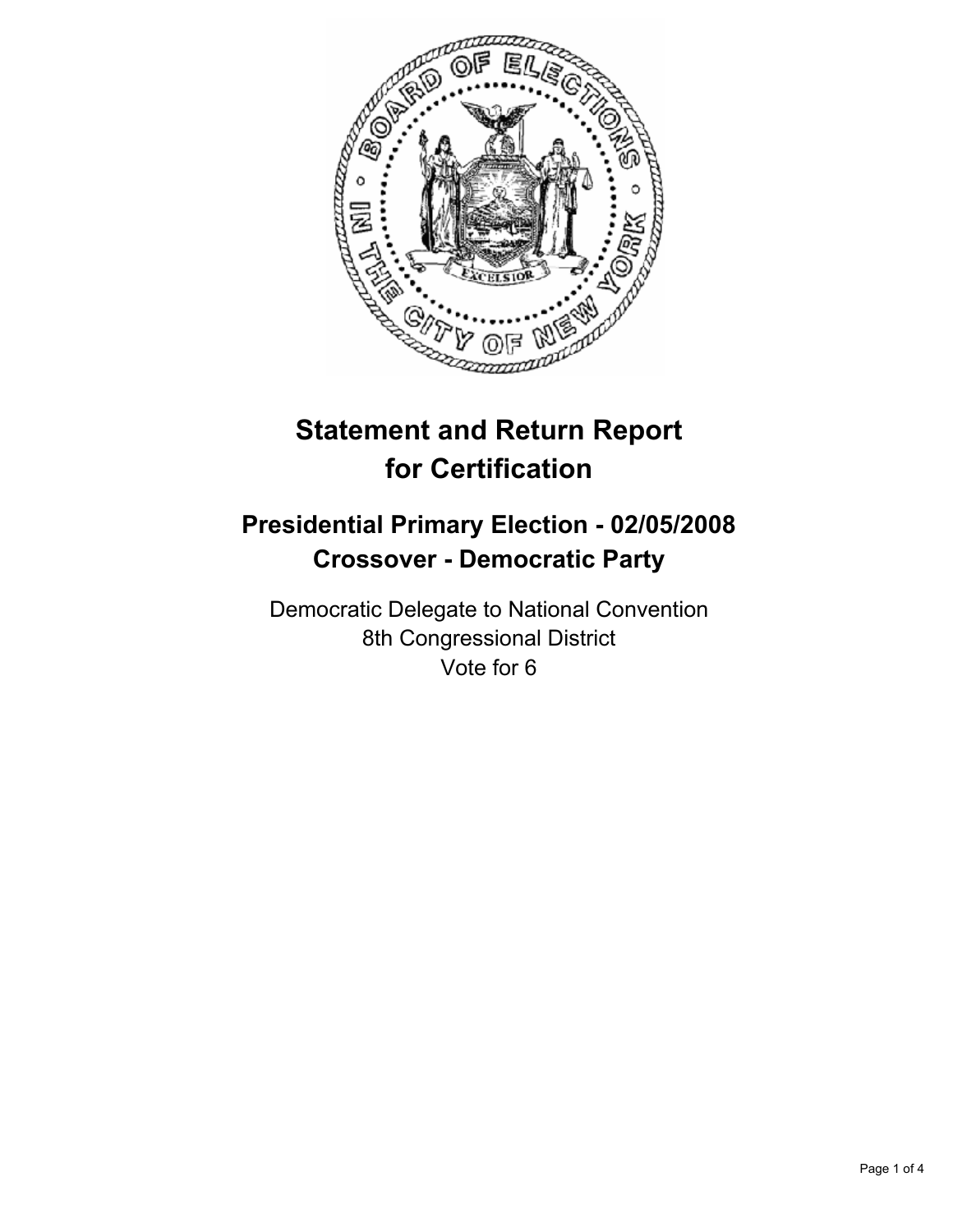

#### **8th Congressional District**

| <b>New York County</b>                             |         |
|----------------------------------------------------|---------|
| <b>EMERGENCY</b>                                   | 1,449   |
| ABSENTEE/MILITARY                                  | 2,165   |
| <b>FEDERAL</b>                                     | 920     |
| <b>AFFIDAVIT</b>                                   | 2,458   |
| SCOTT STRINGER (M) - PLEDGED TO SUPPORT CLINTON    | 36,140  |
| DEBORAH GLICK (F) - PLEDGED TO SUPPORT CLINTON     | 35,609  |
| THOMAS DUANE (M) - PLEDGED TO SUPPORT CLINTON      | 35,452  |
| LILLIAN ROBERTS (F) - PLEDGED TO SUPPORT CLINTON   | 33,061  |
| FRED HOCHBERG (M) - PLEDGED TO SUPPORT CLINTON     | 32,202  |
| SARA KASIRER (F) - PLEDGED TO SUPPORT CLINTON      | 31,982  |
| MARC A LANDIS (M) - PLEDGED TO SUPPORT EDWARDS     | 1,219   |
| HILDA B CLASSON (F) - PLEDGED TO SUPPORT EDWARDS   | 1,221   |
| DAVID SILVERSMITH (M) - PLEDGED TO SUPPORT EDWARDS | 1,118   |
| SHARON WOOLUMS (F) - PLEDGED TO SUPPORT EDWARDS    | 1,205   |
| JOHN CHANDLER (M) - PLEDGED TO SUPPORT EDWARDS     | 1,142   |
| ELAINE R BERLIN (F) - PLEDGED TO SUPPORT EDWARDS   | 1,164   |
| HOWARD HEMSLEY (M) - PLEDGED TO SUPPORT OBAMA      | 24,603  |
| MOLLY C LOMBARDI (F) - PLEDGED TO SUPPORT OBAMA    | 25,537  |
| ARTHUR Z SCHWARTZ (M) - PLEDGED TO SUPPORT OBAMA   | 25,198  |
| MARGO LION (F) - PLEDGED TO SUPPORT OBAMA          | 25,761  |
| COREY D JOHNSON (M) - PLEDGED TO SUPPORT OBAMA     | 25,257  |
| MONICA Y YOUN (F) - PLEDGED TO SUPPORT OBAMA       | 24,929  |
| <b>Total Votes</b>                                 | 362,800 |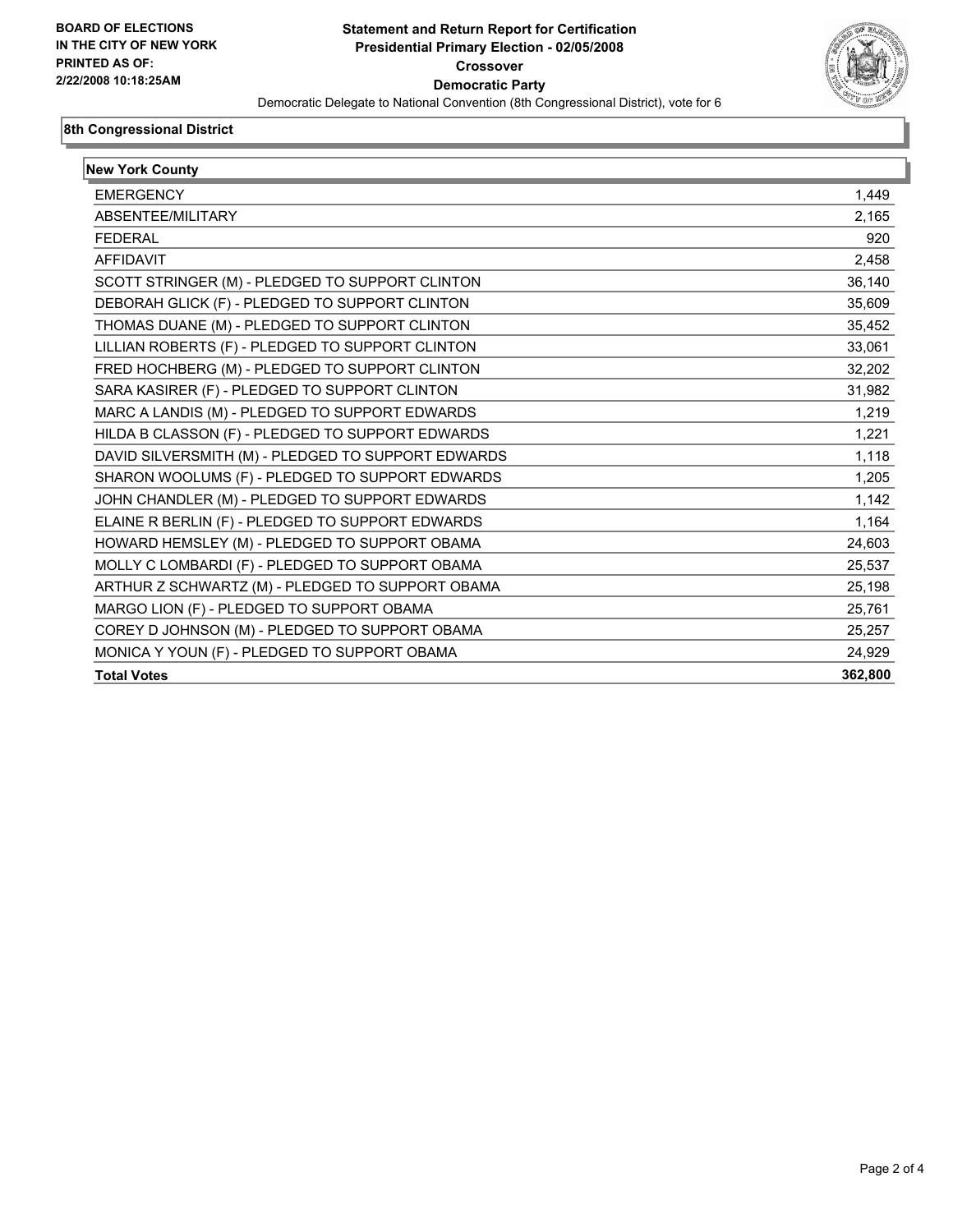

#### **8th Congressional District**

| <b>Kings County</b>                                |        |
|----------------------------------------------------|--------|
| <b>EMERGENCY</b>                                   | 53     |
| ABSENTEE/MILITARY                                  | 510    |
| <b>FEDERAL</b>                                     | 68     |
| <b>AFFIDAVIT</b>                                   | 263    |
| SCOTT STRINGER (M) - PLEDGED TO SUPPORT CLINTON    | 7,506  |
| DEBORAH GLICK (F) - PLEDGED TO SUPPORT CLINTON     | 7,840  |
| THOMAS DUANE (M) - PLEDGED TO SUPPORT CLINTON      | 7,368  |
| LILLIAN ROBERTS (F) - PLEDGED TO SUPPORT CLINTON   | 7,634  |
| FRED HOCHBERG (M) - PLEDGED TO SUPPORT CLINTON     | 7,465  |
| SARA KASIRER (F) - PLEDGED TO SUPPORT CLINTON      | 7.399  |
| MARC A LANDIS (M) - PLEDGED TO SUPPORT EDWARDS     | 499    |
| HILDA B CLASSON (F) - PLEDGED TO SUPPORT EDWARDS   | 479    |
| DAVID SILVERSMITH (M) - PLEDGED TO SUPPORT EDWARDS | 603    |
| SHARON WOOLUMS (F) - PLEDGED TO SUPPORT EDWARDS    | 456    |
| JOHN CHANDLER (M) - PLEDGED TO SUPPORT EDWARDS     | 463    |
| ELAINE R BERLIN (F) - PLEDGED TO SUPPORT EDWARDS   | 465    |
| HOWARD HEMSLEY (M) - PLEDGED TO SUPPORT OBAMA      | 2,800  |
| MOLLY C LOMBARDI (F) - PLEDGED TO SUPPORT OBAMA    | 2.872  |
| ARTHUR Z SCHWARTZ (M) - PLEDGED TO SUPPORT OBAMA   | 2,961  |
| MARGO LION (F) - PLEDGED TO SUPPORT OBAMA          | 2,725  |
| COREY D JOHNSON (M) - PLEDGED TO SUPPORT OBAMA     | 2,755  |
| MONICA Y YOUN (F) - PLEDGED TO SUPPORT OBAMA       | 2,635  |
| <b>Total Votes</b>                                 | 64,925 |
|                                                    |        |